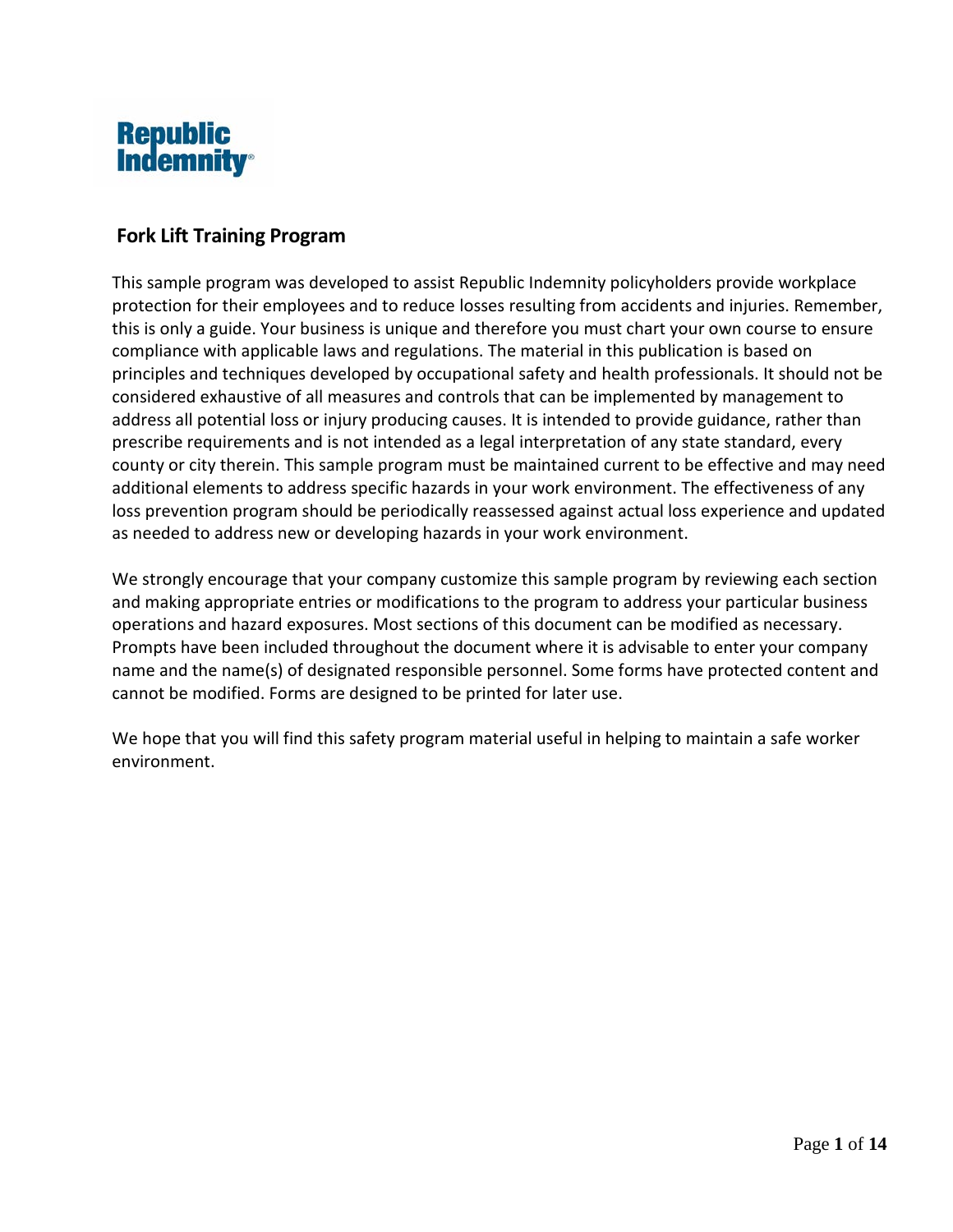# **Forklift Training Program**

# Table of Contents

| Preface                                            | 3  |
|----------------------------------------------------|----|
| Responsibilities                                   | 4  |
| <b>Trainer's Qualifications</b>                    | 5  |
| <b>Program Requirements</b>                        | 5  |
| <b>Forklift Truck Training Topics</b>              | 5  |
| <b>Operating Environment Topics</b>                | 6  |
| <b>Practical Training</b>                          | 7  |
| Evaluation                                         | 7  |
| Certification                                      | 7  |
| <b>Periodic Evaluation</b>                         | 7  |
| Refresher Training and Evaluation                  | 7  |
| <b>Employer's Operating Rules</b>                  | 8  |
| <b>Employee Operating Instructions</b>             | 12 |
| <b>Appendix A - Forklift Daily Shift Checklist</b> | 14 |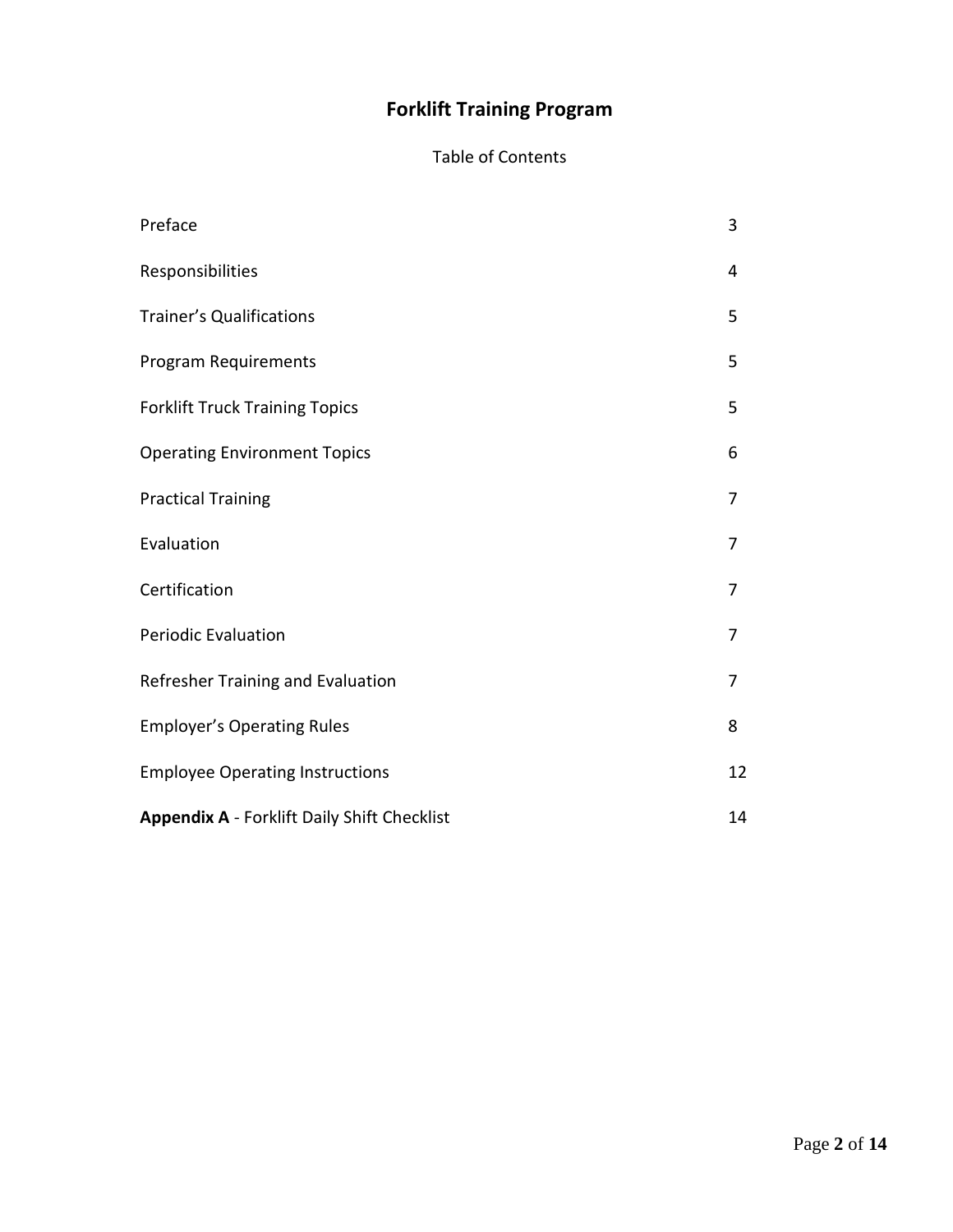## **Preface for California Employers**

California Forklift Training & Safety Procedures

California employers that employ powered industrial truck operators (forklift truck operators) are responsible for ensuring that each operator has been trained and evaluated and found competent to operate the vehicle safely under the training and safety standards established by Cal-OSHA Forklift Safety Law [California Dept. of Industrial Relations General Safety Orders 3649-36690] and the federal OSHA Final Rule for Powered Industrial Truck Operator Training [29 CFR 1910.178(I)]. These regulations obligate employers to conduct forklift operator training programs, to evaluate and certify the competence of each operator at least once every three (3) years, and to provide refresher training and evaluation in specific circumstances.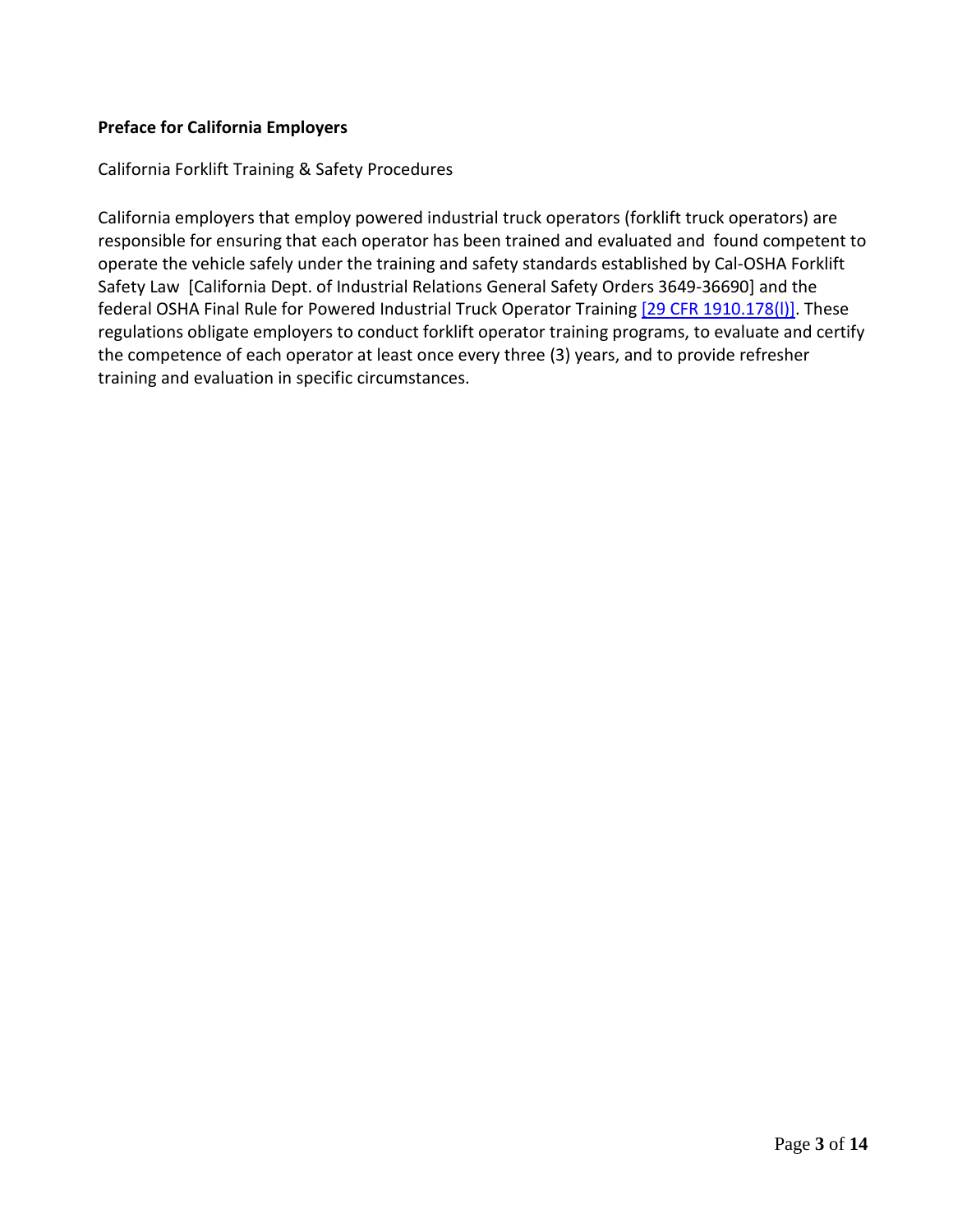## **Training and Safety Procedures for Forklift Operators**

## **Purpose**

This Plan outlines the forklift operator training and safety procedures required by federal OSHA regulations as stated in [29 CFR 1910.178\(l\)](http://www.osha.gov/pls/oshaweb/owadisp.show_document?p_table=STANDARDS&p_id=9828) and Cal-OSHA Safety Orders 3649-3669. Only employees certified as competent, as demonstrated by the successful completion of the training and evaluation procedures described in this Plan, are permitted to operate powered industrial trucks.

#### **Responsibilities**

The Safety and Health Manager is responsible for:

- Overall implementation and supervision of the Company's powered industrial truck operator training program and certification procedure
- Selection and hiring of a person or persons having the knowledge, training and experience to train operators and evaluate their competence
- Posting the Company's Operating Rules for forklift operators.
- Posting in a conspicuous place frequented by operators, copies of the Employee Operating Instructions printed in a language understood by the majority of operators.
- Ensuring that each operator receives a copy of the Company's Employee Operating Instructions at the time of initial assignment and at least annually thereafter.

The training program instructor/trainer is responsible for:

- Providing formal instruction and practical training to trainees
- Evaluating the competence of trainees
- Certifying the competence of each operator employed by the Company
- Performing periodic evaluations of each operator's competence
- Providing refresher training and evaluation as required (refer to section on Refresher Training and Evaluation below)

Supervisors are responsible for:

- Checking the certification of each operator under his/her supervision before assigning a vehicle to an operator
- Assigning vehicles to the operators under his/her supervision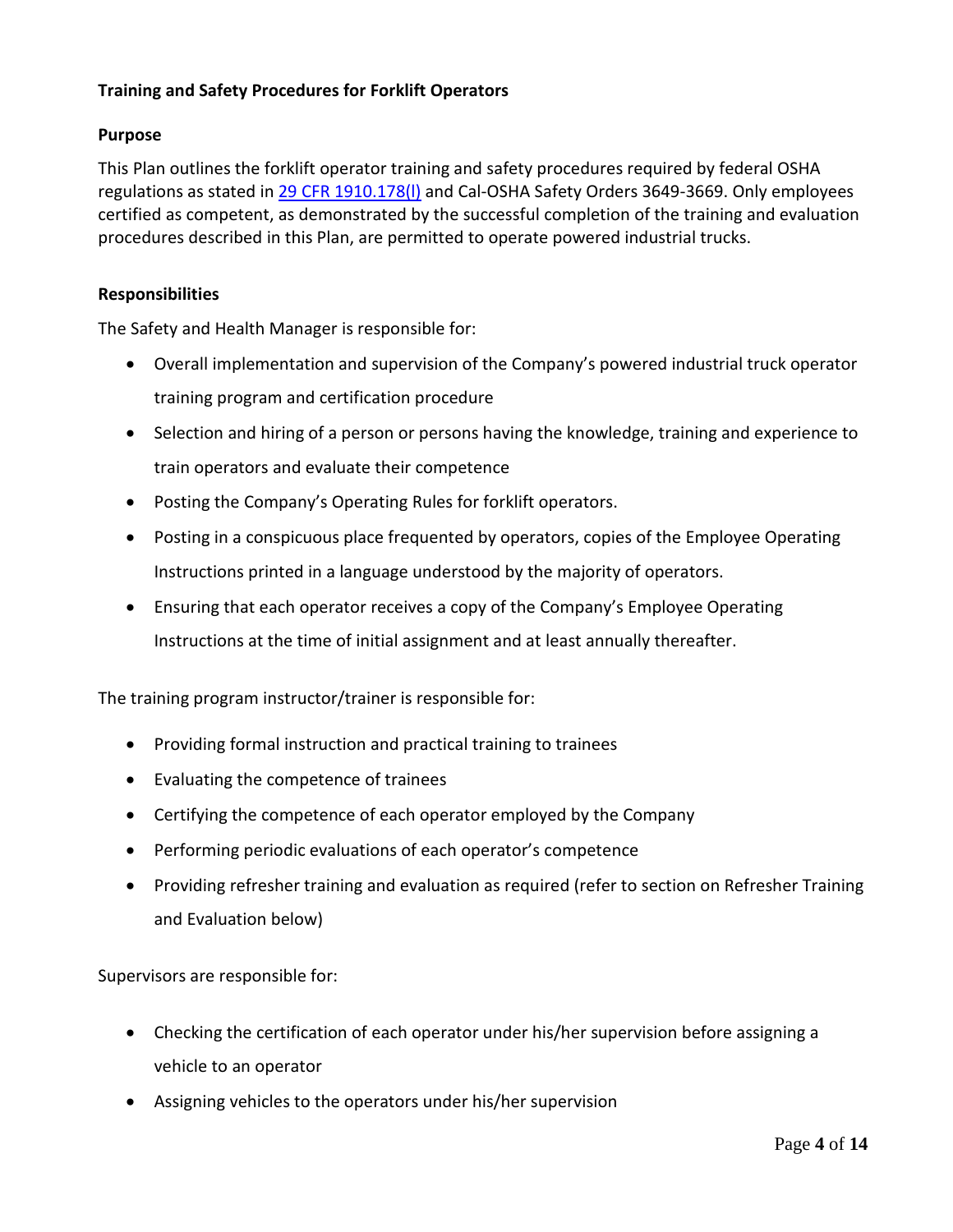- Enforcing the Company's Operating Rules for forklift operators
- Ensuring that vehicles are in good operating condition at time of assignment
- Sending damaged or malfunctioning vehicles to service department for repair

Forklift operators are responsible for:

- Attending forklift safety training program
- Obtaining certification before operating a forklift
- Reading and becoming familiar with the Company Operating Rules and Employee Operating Instructions
- Operating powered industrial trucks in a safe manner and according to the Company's Operating Rules and Employee Operating Instructions
- Reporting all vehicle problems to his/her supervisor.

## **Trainer's Qualifications**

Training must be provided by persons that have the knowledge, training and experience to train forklift operators and to evaluate their competence.

#### **Program Requirements**

The training program shall consist of

- 1. Formal instruction
- 2. Practical training
- 3. Evaluation of the operator's skills
- 4. Certification of the operator's competence
- 5. Periodic evaluation at least once every 3 years to ensure continuing competence
- 6. Refresher training and evaluation, as required in specific circumstances

#### **1. Formal Instruction**

## **Includes lectures, discussion, interactive computer learning, video tape, review of written material on the following topics:**

Forklift Truck Training:

- Operating instructions, warnings, and precautions for the types of truck the operator will be authorized to operate
- Differences between the truck and the automobile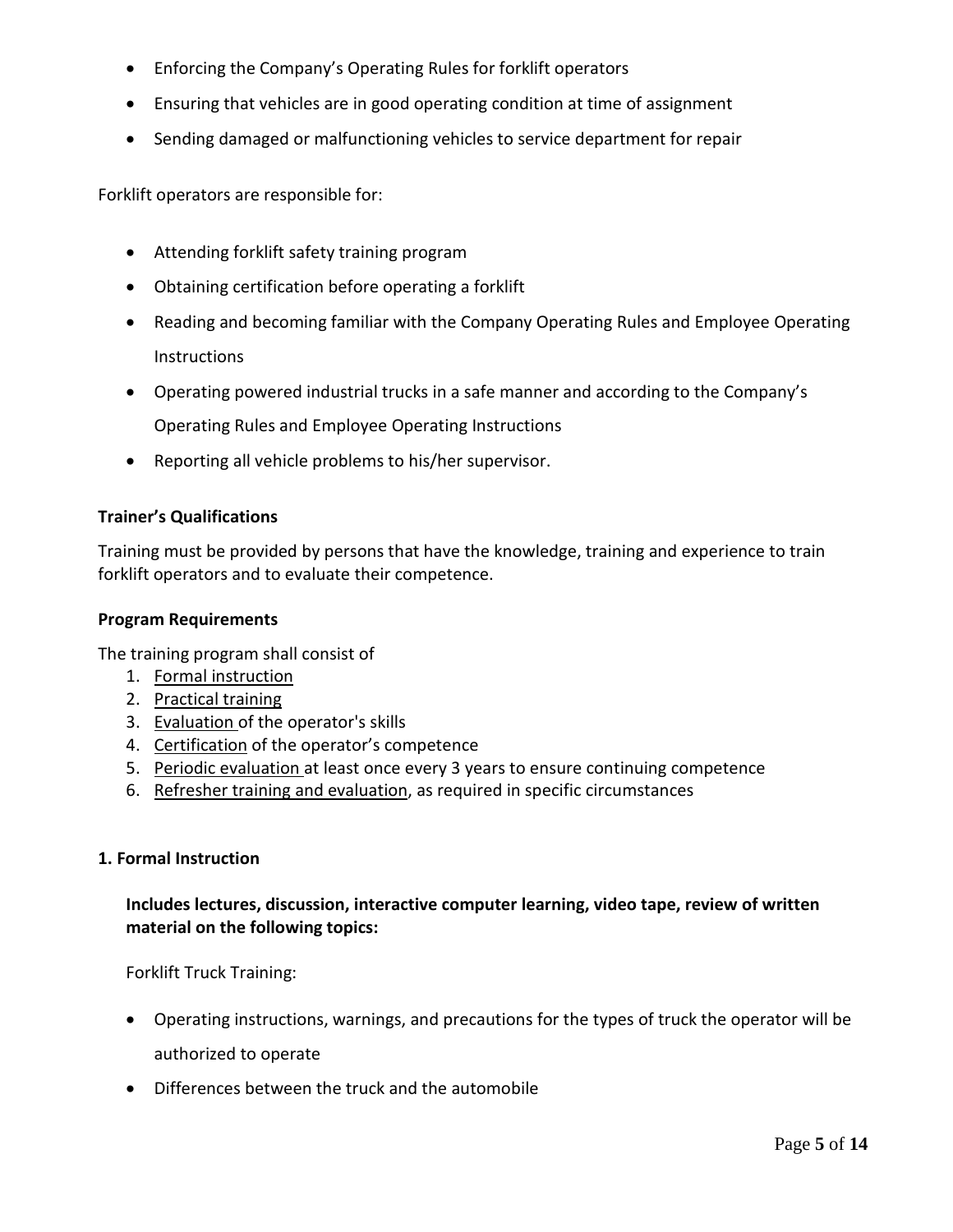- Truck controls and instrumentation: where they are located, what they do, and how they work
- Engine or motor operation
- Steering and maneuvering
- Visibility (including restrictions due to loading)
- Fork and attachment adaptation, operation, and use limitations
- Vehicle capacity
- Vehicle stability
- Any vehicle inspection and maintenance that the operator will be required to perform
- Refueling and/or charging and recharging of batteries
- Operating limitations
- Any other operating instructions, warnings, or precautions listed in the operator's manual for the types of vehicle that the employee is being trained to operate

## Operating Environment Topics:

- Ground or floor surface conditions where the vehicle will be operated
- Composition of loads to be carried and load stability
- Load manipulation, stacking, and un-stacking
- Pedestrian traffic in areas where the vehicle will be operated
- Narrow aisles and other restricted places where the vehicle will be operated
- Locations classified as hazardous where the vehicle will be operated
- Ramps and other sloped surfaces that could affect the vehicle's stability
- Closed environments and other areas where insufficient ventilation or poor vehicle maintenance could cause a build-up of carbon monoxide or diesel exhaust
- Other unique or potentially hazardous conditions in the workplace that could affect safe operation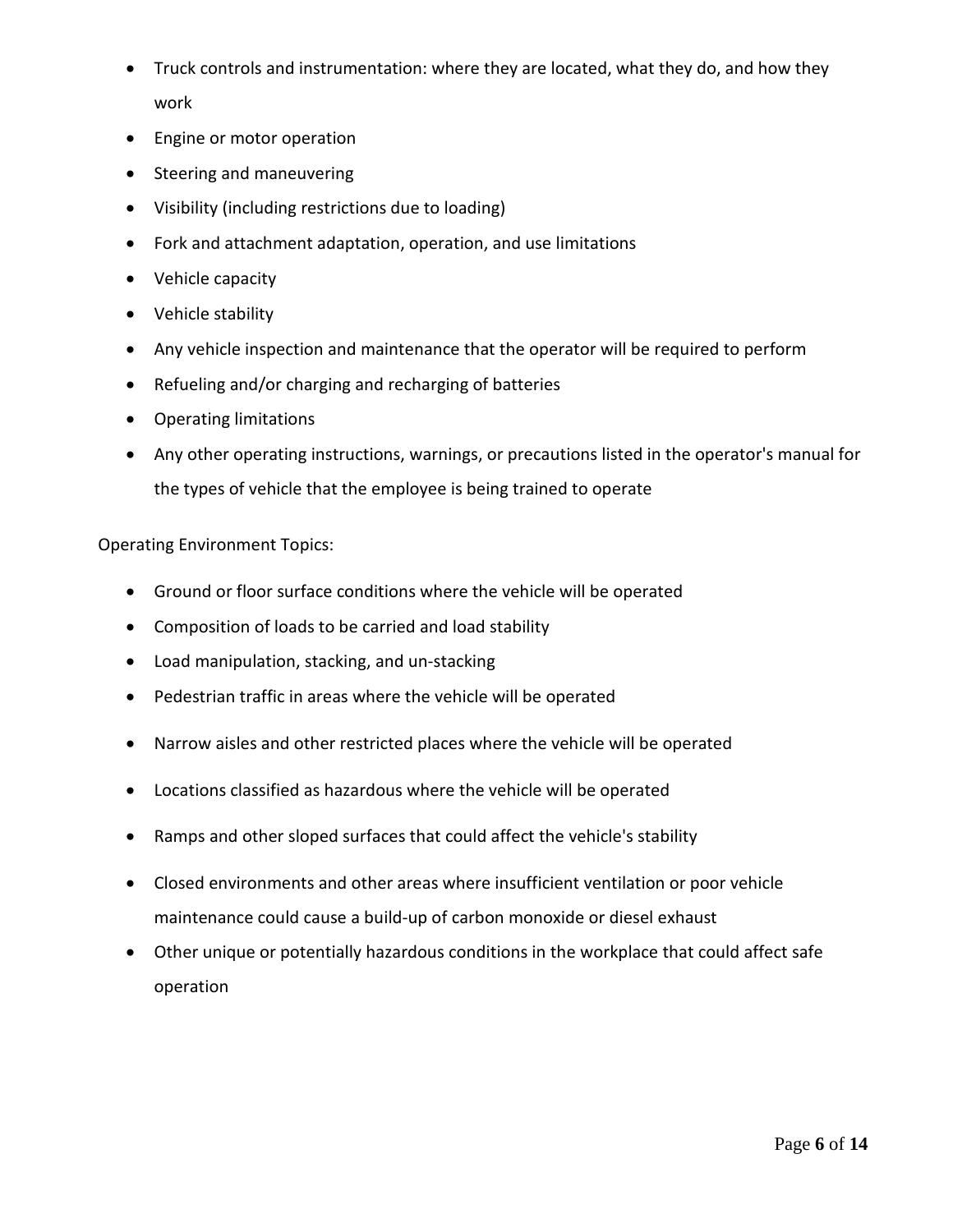## **2. Practical Training**

Trainees may operate a powered industrial truck only under the direct supervision of persons who have the knowledge, training, and experience to train operators and evaluate their competence.

Practical training is conducted under controlled conditions that pose no danger to the trainees or other employees.

Trainees will receive practical training on powered industrial trucks, including (1) demonstrations performed by the trainer, and (2) practical exercises performed by the trainee.

## **3. Evaluation**

The trainer shall evaluate the effectiveness of the training by observation of the trainee's ability to perform the following specific maneuvers:

[List the skills and maneuvers that trainees must perform competently in order to be certified to operate a powered industrial truck.]

## **4. Certification**

The trainer shall certify that each operator has been trained and evaluated. The certification shall state (i) the name of the operator, (ii) the beginning and ending dates of the training program, (iii) the date of the evaluation, and (iv) the identity of the person(s) performing the training and evaluation.

## **5. Periodic Evaluation**

A qualified trainer shall evaluate each operator's skills and ability to safely operate the powered industrial truck **at least once every three years**.

#### **6. Refresher Training and Evaluation**

An operator shall undergo refresher training and evaluation of the effectiveness of that training, to ensure that the operator has the knowledge and skills needed to safely operate the powered industrial truck in the following cases:

- The operator has been observed to operate the vehicle in an unsafe manner;
- The operator has been involved in an accident or near-miss incident;
- The operator has received an evaluation that reveals that the operator is not operating the truck safely;
- The operator is assigned to drive a different type of truck;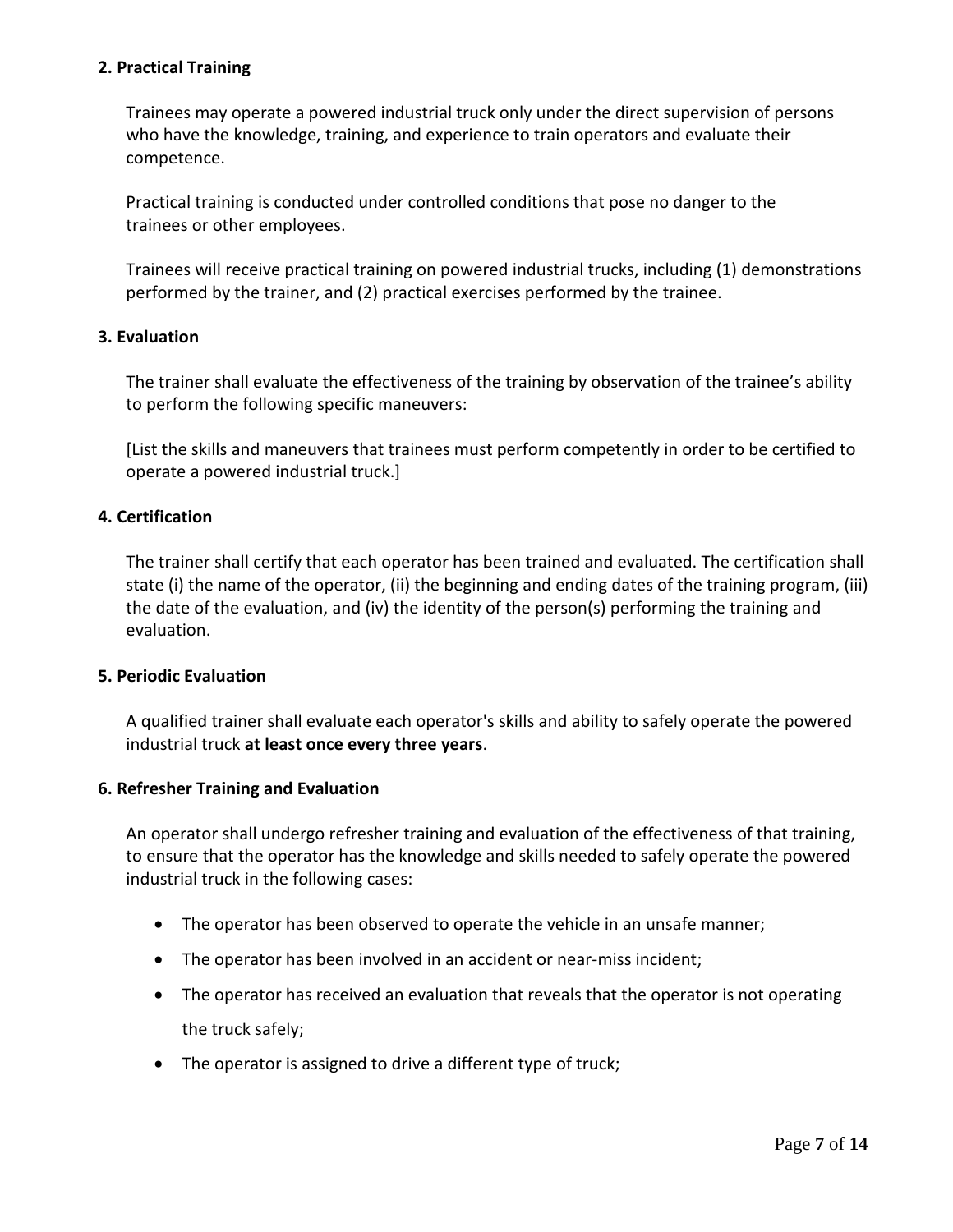• A condition in the workplace changes in a manner that could affect safe operation of the truck.

## **Employer's Operating Rules**

The Health and Safety Manager shall post and enforce the following Employer's Operating Rules for the operators of industrial trucks and tow trackers:

- $\triangleright$  Only authorized and trained personnel are permitted to operate forklift trucks.
- $\triangleright$  Stunt driving or horseplay is prohibited.
- $\triangleright$  Do not permit others to ride in the truck.
- $\triangleright$  Employees shall not ride on the forks of lift trucks.
- $\triangleright$  Do not place your arms or legs may between the uprights of the mast or outside the running lines of the truck.
- $\triangleright$  Do not allow anyone to stand or pass under the elevated portion of any truck, whether loaded or empty.
- $\triangleright$  There must be sufficient headroom under the overhead installations, lights, pipes, sprinkler system, etc.
- $\triangleright$  An overhead guard must be used as protection against falling objects. An overhead guard is intended to offer protection from the impact of small packages, boxes, bagged materials, etc., representatives of the job application, but not to withstand the impact of a falling capacity load.
- $\triangleright$  A load backrest extension must be used whenever necessary to minimize the possibility of the load or part of it from falling rearward. Only approved industrial trucks may be used in hazardous locations.
- $\triangleright$  Do not block fire aisles, access to stairways, or fire equipment.
- $\triangleright$  Check your vehicle prior to operation each day at the beginning of your shift. Make sure that the tires, horn, lights, battery, controller, brakes, steering mechanism, cooling system and lift system (forks, chains, cable, and limit switches) are working properly.
- $\triangleright$  If your vehicle is unsafe notify a supervisor immediately and do not use the tractor again until it has been made safe.
- $\triangleright$  Do not fill fuel tanks when the engine is running. Avoid spilling fuel.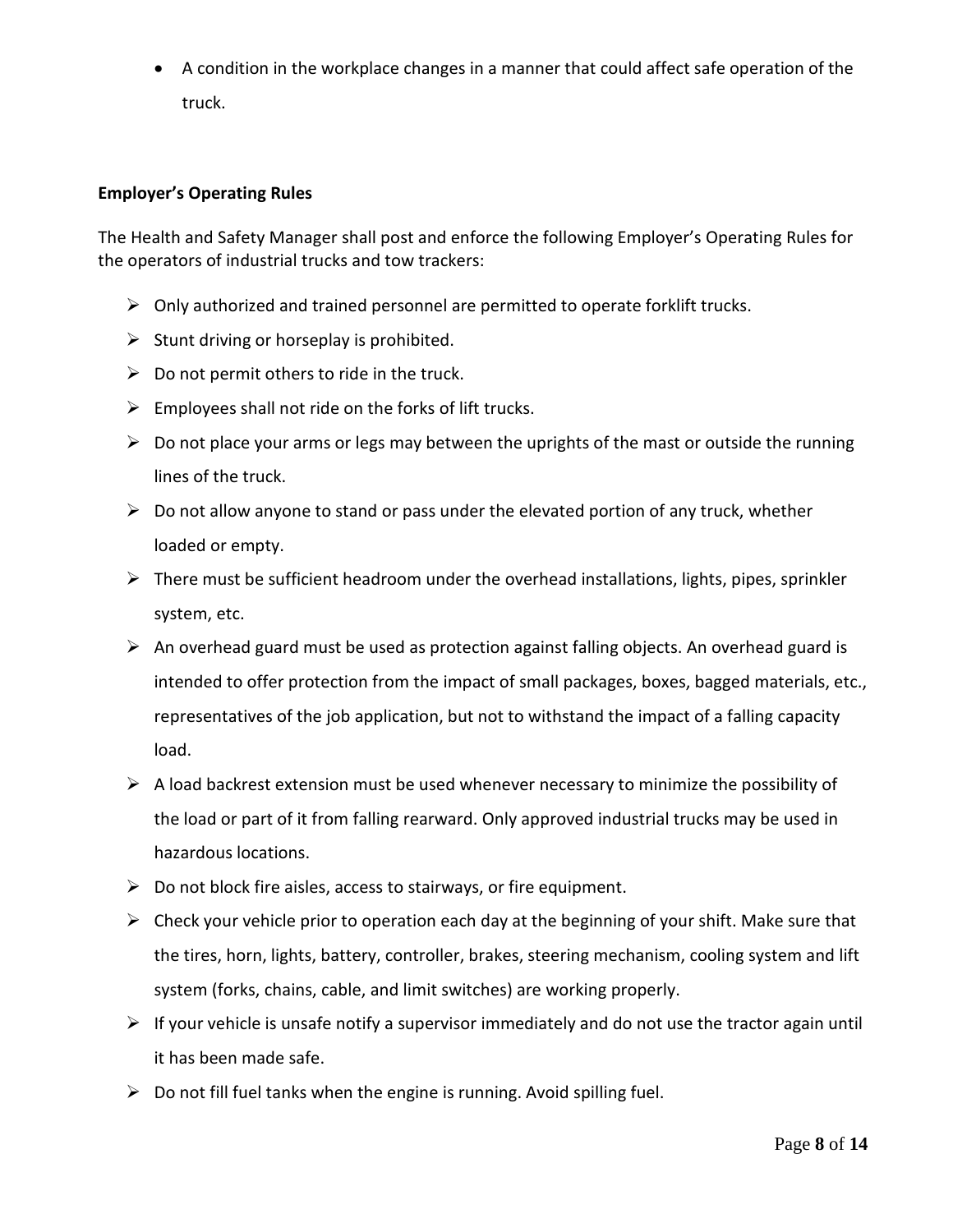- $\triangleright$  After fueling, carefully wash away any spilled fuel or oil, or make sure that any spillage has completely evaporated before restarting engine.
- $\triangleright$  Do not operate any truck with a leak in the fuel system.
- $\triangleright$  Do not use open flames for checking electrolyte level in storage batteries or checking gasoline level in fuel tanks.
- $\triangleright$  Do not exceed the authorized or safe speed limit.
- $\triangleright$  Operate the vehicle at a speed that will permit it to be brought to a stop in a safe manner under all travel conditions.
- $\triangleright$  Avoid running over loose objects on the roadway surface.
- $\triangleright$  While negotiating turns, reduce speed to a safe level by turning the hand steering wheel in a smooth, sweeping motion. Except when maneuvering at a very slow speed, the hand steering wheel must be turned at a moderate, even rate.
- $\triangleright$  All traffic regulations must be strictly observed, including authorized speed limits.
- $\triangleright$  Slow down for wet and slippery floors.
- $\triangleright$  Yield the right of way to ambulances, fire trucks, or other vehicles in emergency situations.
- $\triangleright$  Maintain a safe distance from other vehicles, approximately three truck lengths from the truck ahead, or a 3 second time lapse before passing the same point as the vehicle in front of you.
- $\triangleright$  Keep the truck under control at all times.
- $\triangleright$  Do not pass other vehicles traveling in the same direction at intersections, blind spots, or other dangerous locations.
- $\triangleright$  The driver must slow down and sound the horn at cross aisles and other locations where vision is obstructed. If the load being carried obstructs forward view, the driver must travel with the load trailing behind.
- $\triangleright$  Drivers must look in the direction of travel and must not move the vehicle until certain that all persons are in the clear.
- $\triangleright$  Trucks must not be driven up to anyone standing in front of a bench or other fixed object, so that a person could be caught between the truck and the object.
- $\triangleright$  Grades must be ascended and descended slowly.
- $\triangleright$  When ascending or descending grades in excess of 10%, loaded trucks must be driven with the load upgrade.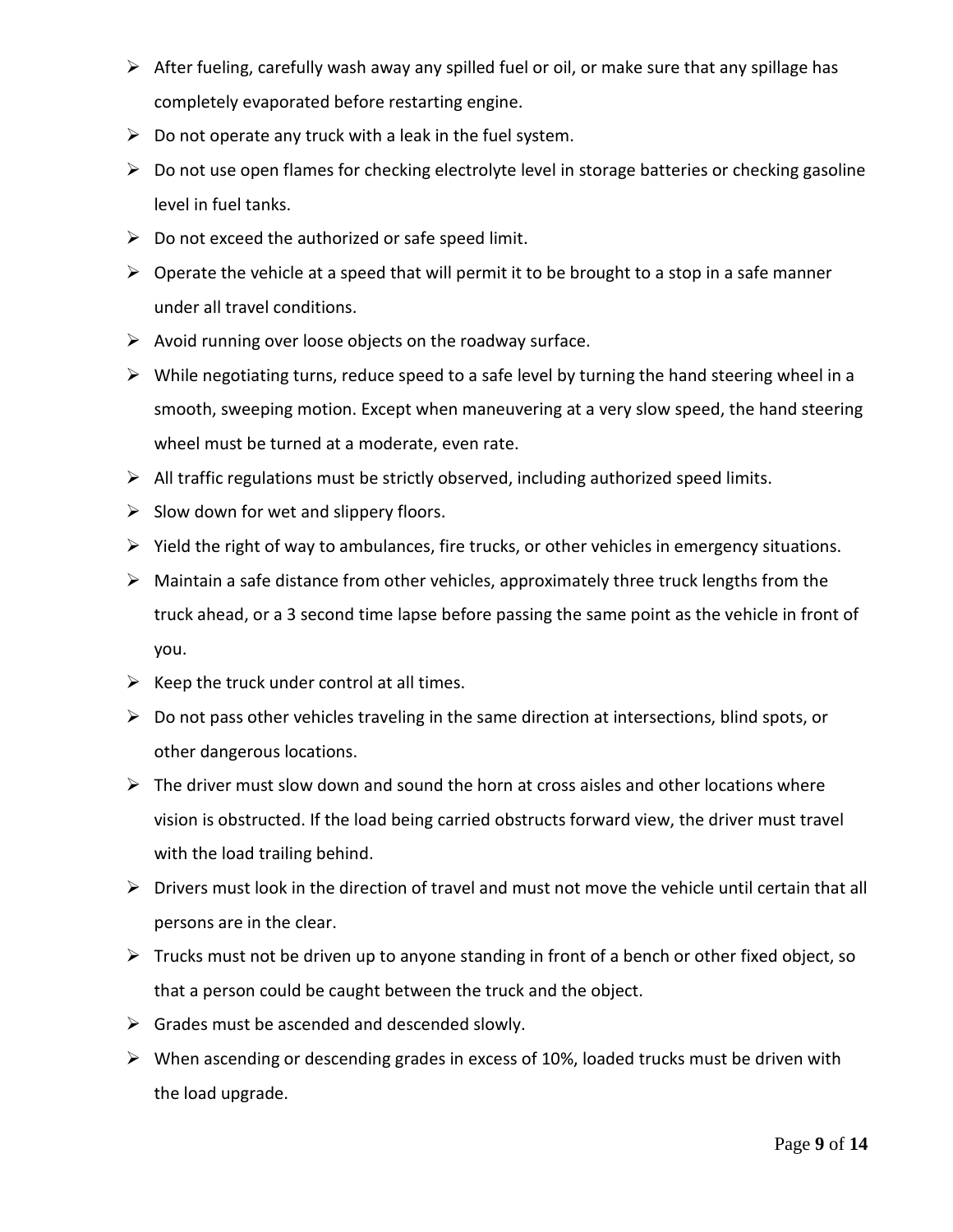- $\triangleright$  On all grades, the load and the load engaging means must be tilted back if applicable, and raised only as far as necessary to clear the road surface.
- Motorized hand and hand/rider trucks must be operated on all grades with the load-engaging means downgrade.
- $\triangleright$  Always carry the forks as low as possible, consistent with safe operations.
- $\triangleright$  When the driver leaves a vehicle unattended (a vehicle is considered unattended if the driver is more than 25 feet (7.6 meters) away from, or out of sight of the vehicle), the following safety precautions must be observed:
	- (1) the brakes must be set,
	- (2) the mast must be brought to the vertical position,
	- (3) the forks must be left in a down position,
	- (4) the controls must be placed in neutral, and
	- (5) (a) the power must be shut off, and if the vehicle is on an incline, the wheels must be blocked, or (b) the power may remain on if the wheels are blocked, front and rear.
- $\triangleright$  When the operator is dismounted and standing within 25 feet (7.6 meters) of the vehicle which remains within the operator's view, the controls must be placed in neutral, the brakes must be set to prevent movement, and the load engaging means must be fully lowered.
- **Exception to the preceding rule:** When an operator is dismounted and standing within 25 feet (7.6 meters) of the vehicle which remains within the operator's view, the forks on a forkequipped vehicle may be raised no more than 42 inches above the level on which the operator/loaders are standing if the power is shut off, the controls are placed in neutral and the brakes are set, and if the vehicle is on an incline, the wheels are blocked.
- $\triangleright$  Before driving over dockboards and bridgeplates, make sure that they are properly secured.
- $\triangleright$  Drive over dockboards and bridgeplates carefully and slowly.
- $\triangleright$  Do not exceed the rated capacity of dockboards and bridgeplates.
- $\triangleright$  Do not run a truck onto an elevator unless you are specially authorized to do so.
- $\triangleright$  Before entering an elevator, make sure that the capacity of the elevator will not be exceeded. Approach elevators slowly and enter squarely, after the elevator car is properly leveled. After entering an elevator, place the controls in neutral, shut off power and set the brakes.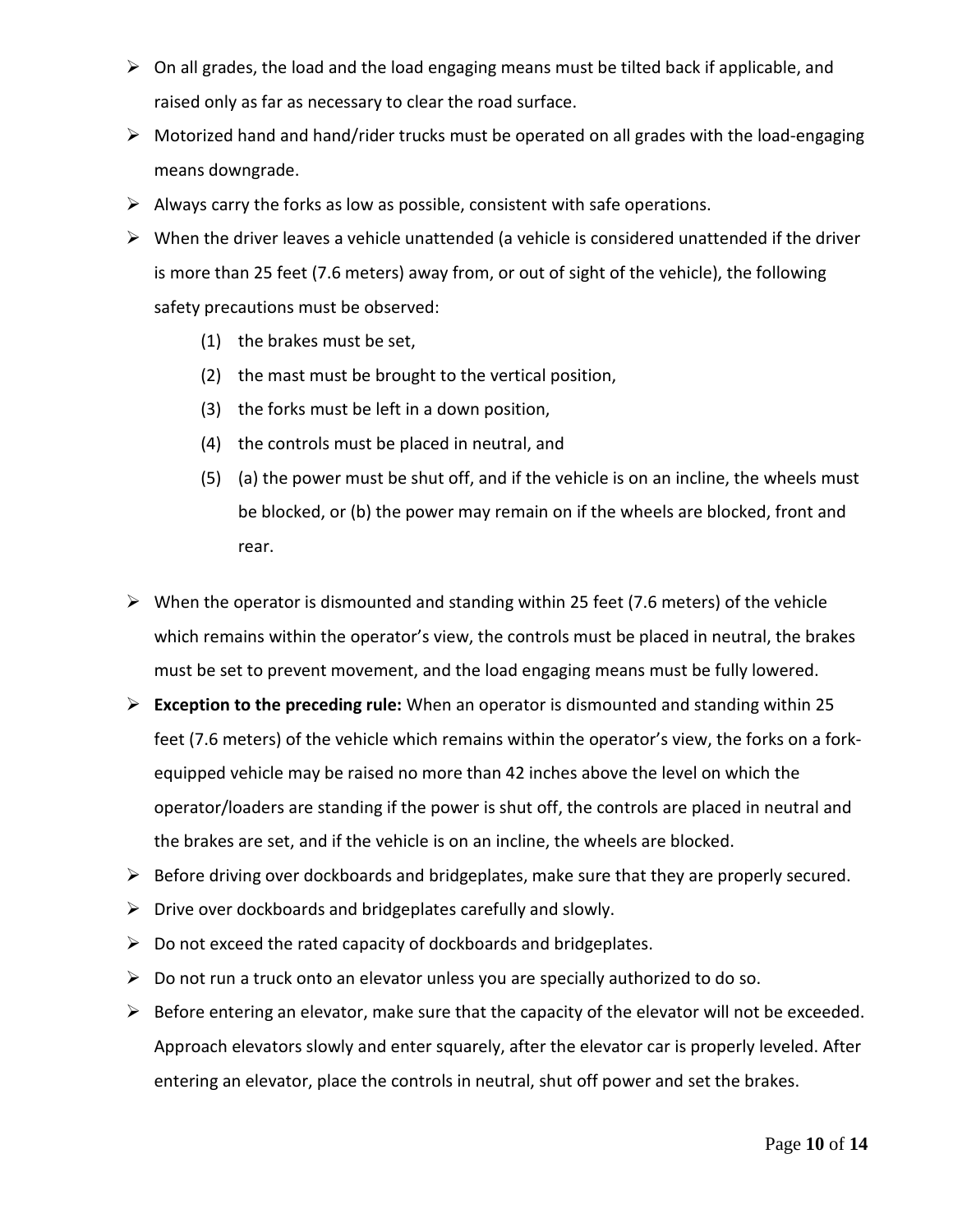- $\triangleright$  Power hand trucks must enter an elevator or other confined area with the load end forward.
- $\triangleright$  Vehicles must not be operated on floors, sidewalk doors, or platforms that will not safely support the loaded vehicle.
- $\triangleright$  Check the flooring of trucks, trailers, and railroad cars for breaks and structural weaknesses before driving onto them.
- $\triangleright$  Do not drive into and out of highway trucks and trailers until their brakes are set and wheel chocks are placed under the rear wheels to prevent the trucks and trailers from rolling.
- $\triangleright$  To prevent railroad cars from moving during loading or unloading operations, the car brakes must be set, wheel chocks or other recognized positive stops must be used and blue flags or lights must be displayed in accordance with Public Utilities Commission regulations.
- $\triangleright$  A minimum distance of one tire's width must be maintained from the edge when truck is situated on any elevated dock, platform, freight car or truck.
- $\triangleright$  Do not park truck closer than 8 % feet from the centerline of railroad tracks.
- $\triangleright$  Cross railroad tracks diagonally whenever possible.
- $\triangleright$  Do not handle loads that are heavier than the rated capacity of the truck.
- $\triangleright$  Do not move a loaded truck until the load is safe and secure. Exercise extreme caution when handling off-center loads that cannot be centered.
- $\triangleright$  Adjust too long or high loads (including multiple tiered loads) that may affect capacity.
- $\triangleright$  Use extreme care when tilting the load forward or backward. Tilting forward with the load engaging means (the forklifts) elevated is prohibited, except to pick up a load. An elevated load may not be tilted forward except when depositing load onto a rack or equivalent. When stacking or tiering, use only enough backward tilt to stabilize the load.
- $\triangleright$  A load engaging device must be placed so that the load will be securely held or supported. Place the forklifts under the load as far as possible. The mast must be carefully tilted backward to stabilize the load.
- $\triangleright$  When operating a truck equipped with attachments, use extreme caution in securing and handling loads and handling the truck after loads are deposited.
- $\triangleright$  When not handling a load, trucks equipped with attachments must be operated as partially loaded trucks.
- $\triangleright$  When trucks are used to open and close doors, the following precautions must be taken: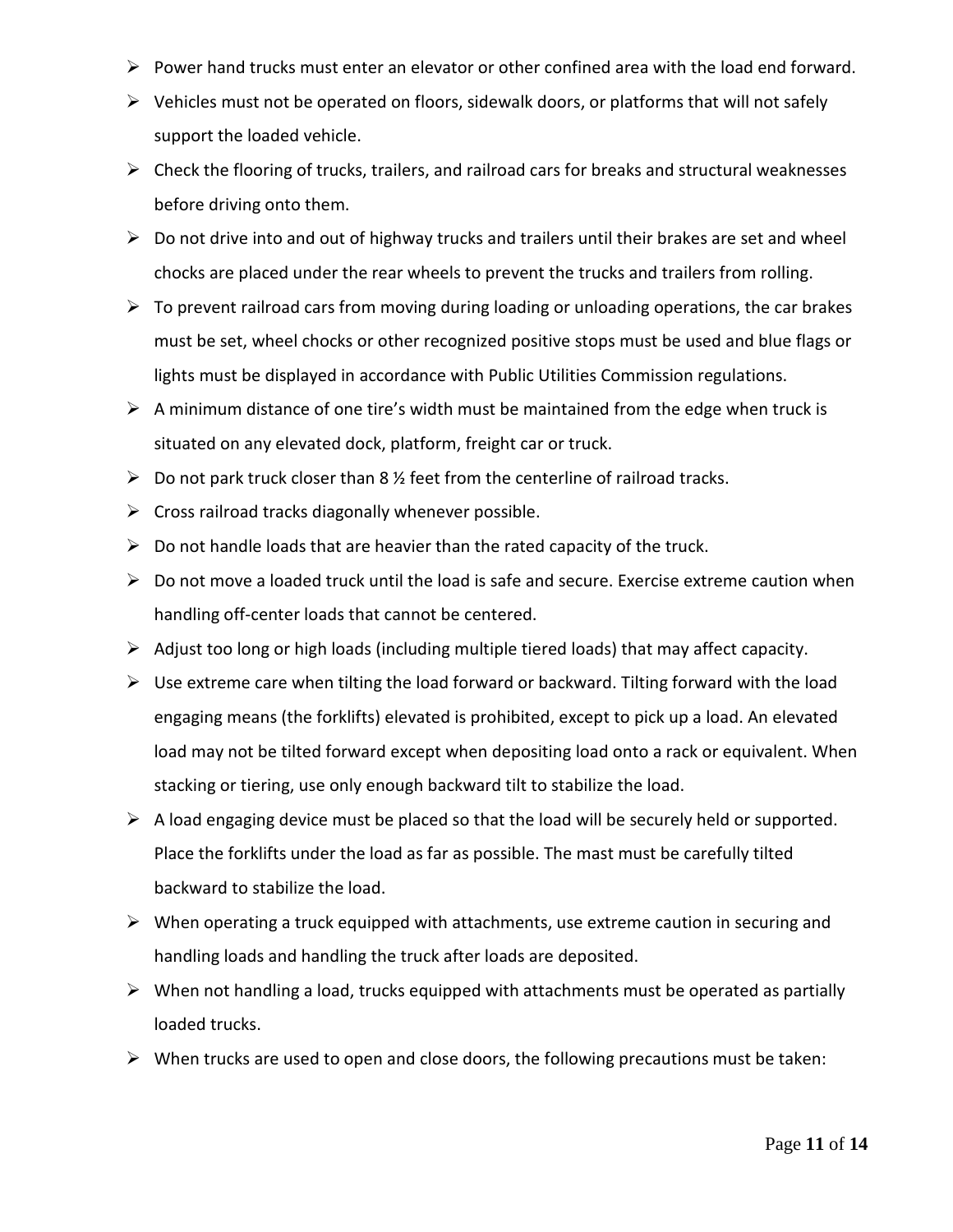(1) A device specifically designed to open and close doors must be attached to the truck;

- (2) The force applied by the device to the door must be applied parallel to the direction of the travel of the door;
- (3) The operator must have a full view of the entire door opening or closing operation;
- (4) The operator and all other persons must be clear of the area where the door might fall while being opened or closed.
- $\triangleright$  If loads are lifted by 2 or more trucks working together to lift a single load, the total weight of the load being lifted must not exceed the combined rated lifting capacity of all trucks involved in the lifting operation.

## **Employee Operating Instructions**

The Health & Safety Manager shall:

- (1) Post in a conspicuous place frequented by operators, copies of the following Employee Operating Instructions printed in a language understood by the majority of operators; and
- (2) Provide each operator with a copy of the following Employee Operating Instructions at the time of initial assignment and at least annually thereafter.
	- Securely fasten your seat belt if the forklift truck or agricultural tractor has a ROPS.
	- $\triangleright$  Avoid operating the vehicle near ditches, embankments, and holes, if possible.
	- $\triangleright$  Slow down when turning, crossing slopes, and on rough, slick, or muddy surfaces.
	- $\triangleright$  Stay off slopes that are too steep for safe operation.
	- Watch where you are going, especially at row ends, on roads, and around trees.
	- $\triangleright$  No riders are permitted.
	- $\triangleright$  Operate the vehicle smoothly; no jerky turns, starts, or stops.
	- $\triangleright$  Stunt driving or horseplay is strictly forbidden.
	- $\triangleright$  Hitch only to the drawbar and hitch points recommended by tractor manufacturers.
	- $\triangleright$  When truck is stopped, set brakes securely and use park lock if available.
	- $\triangleright$  Check your vehicle prior to operation each day at the beginning of your shift. Make sure that the tires, horn, lights, battery, controller, brakes, steering mechanism,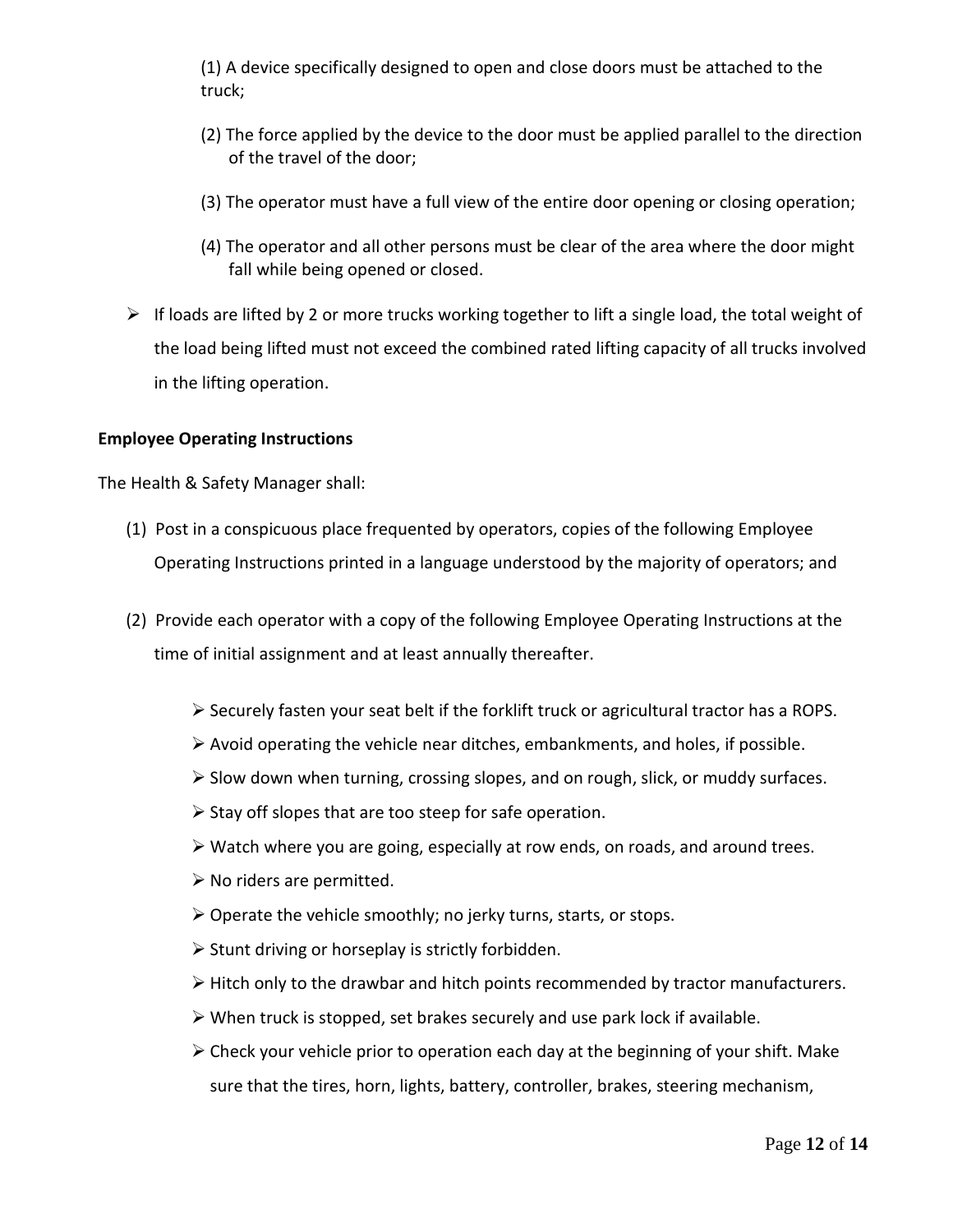cooling system and lift system (forks, chains, cable, and limit switches) are working properly.

- $\triangleright$  If your vehicle is not operating properly, notify a supervisor immediately and do not use the vehicle again until it has been repaired and is safe to operate.
- Do not try to repair your truck. Only authorized mechanics are permitted to repair your truck.
- Stay clear of any vehicle that is not operating properly or safely. You may be seriously injured if an unsafe vehicle makes sudden or unexpected movements.